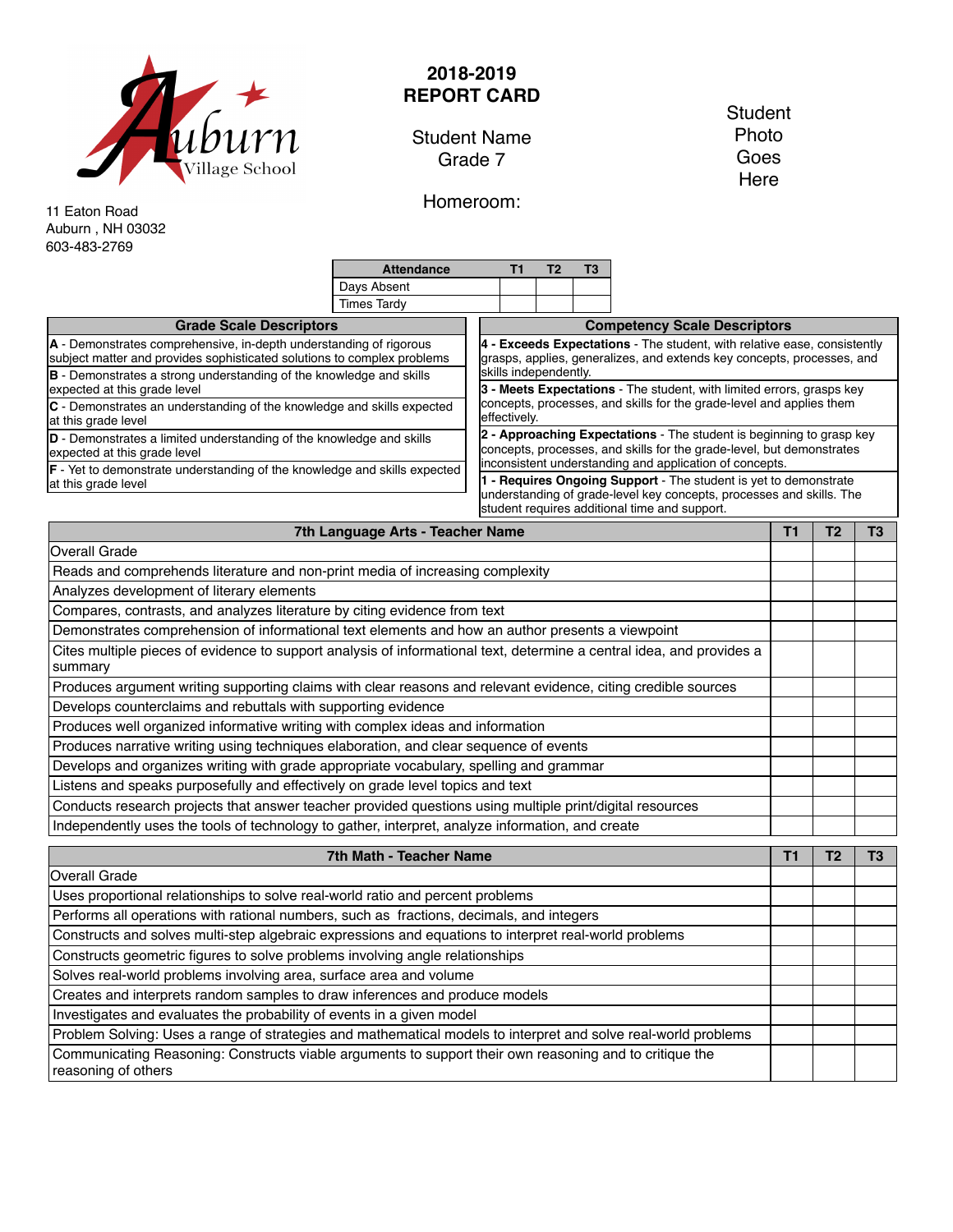| 7th Science - Teacher Name<br>T1                                                                                                       |             |  |  |  |                                                                                                                                                 | T <sub>2</sub> | T <sub>3</sub> |
|----------------------------------------------------------------------------------------------------------------------------------------|-------------|--|--|--|-------------------------------------------------------------------------------------------------------------------------------------------------|----------------|----------------|
| <b>Overall Grade</b>                                                                                                                   |             |  |  |  |                                                                                                                                                 |                |                |
| Plans and carries out investigations                                                                                                   |             |  |  |  |                                                                                                                                                 |                |                |
| Analyzes and interprets data                                                                                                           |             |  |  |  |                                                                                                                                                 |                |                |
| Observes, predicts and analyzes patterns to generate questions and make predictions                                                    |             |  |  |  |                                                                                                                                                 |                |                |
| Uses the cause and effect relationship to predict events in new contexts                                                               |             |  |  |  |                                                                                                                                                 |                |                |
| Uses measurements to quantify scale, proportion and quantity to show relationships                                                     |             |  |  |  |                                                                                                                                                 |                |                |
| Shows how individual systems can be related to other systems, larger or smaller, and how systems interact with<br>each other           |             |  |  |  |                                                                                                                                                 |                |                |
| Explains how both matter and energy are conserved within a system                                                                      |             |  |  |  |                                                                                                                                                 |                |                |
| Identifies and analyzes the relationship between component's structure and function                                                    |             |  |  |  |                                                                                                                                                 |                |                |
| <b>7th Social Studies - Teacher Name</b>                                                                                               |             |  |  |  | T1                                                                                                                                              | T <sub>2</sub> | T3             |
| <b>Overall Grade</b>                                                                                                                   |             |  |  |  |                                                                                                                                                 |                |                |
| Distinguishes the powers and limits of the 3 branches of government, federal and local public officials and<br>bureaucracies           |             |  |  |  |                                                                                                                                                 |                |                |
| Recognize issues and problems in government and civil society                                                                          |             |  |  |  |                                                                                                                                                 |                |                |
| Determines how laws and public policies impact the changing societies                                                                  |             |  |  |  |                                                                                                                                                 |                |                |
| Analyzes the role of innovation and entrepreneurship in a market economy                                                               |             |  |  |  |                                                                                                                                                 |                |                |
| Analyzes cultural and environmental differences between places                                                                         |             |  |  |  |                                                                                                                                                 |                |                |
| Explains how changes in transportation and technology influence human settlements and cultural practices                               |             |  |  |  |                                                                                                                                                 |                |                |
| Evaluates multiple causes and effects of events and developments in the past                                                           |             |  |  |  |                                                                                                                                                 |                |                |
| Analyzes multiple cultural factors that influenced the perspectives of people during different historical eras                         |             |  |  |  |                                                                                                                                                 |                |                |
| 7th Art - Teacher Name                                                                                                                 | Q1 Q2 Q3 Q4 |  |  |  | <b>7th Music - Teacher Name</b>                                                                                                                 | Q1 Q2 Q3 Q4    |                |
| <b>Overall Grade</b>                                                                                                                   |             |  |  |  | <b>Overall Grade</b>                                                                                                                            |                |                |
| Demonstrates persistence in developing skills with<br>various materials, methods, and approaches in<br>creating works of art or design |             |  |  |  | Students can create a simple composition that<br>uses rhythms and melodies. Students can use<br>dynamics to demonstrate their use of expressive |                |                |
| Reflects on and explains important information<br>about personal artwork in an artist statement or<br>another format                   |             |  |  |  | intent<br>Students can create, write, and present an original<br>musical score using traditional musical notation                               |                |                |
| Compares and explains the difference between an<br>evaluation of an artwork based on personal criteria                                 |             |  |  |  | Students are able to perform the compositions and<br>demonstrate serious behavior and stage presence                                            |                |                |
| and an evaluation of an artwork based on a set of<br>established criteria                                                              |             |  |  |  | 7th PE - Teacher Name                                                                                                                           | Q1 Q2 Q3 Q4    |                |
|                                                                                                                                        |             |  |  |  | Overall Grade                                                                                                                                   |                |                |
| 7th Health - Teacher Name<br><b>Overall Grade</b>                                                                                      | Q1 Q2 Q3 Q4 |  |  |  | Demonstrates and applies mature movement skills<br>in a variety of physical activities                                                          |                |                |
| Knows and understands the influence of outside<br>factors on personal choices                                                          |             |  |  |  | Demonstrates and applies mature strategies and<br>tactics in a variety of physical activities                                                   |                |                |
| Demonstrates the ability to practice safe behaviors<br>and analyze risks                                                               |             |  |  |  | Exhibits responsible social behaviors by<br>cooperating with classmates demonstrating                                                           |                |                |
| 7th STEAM - Teacher Name                                                                                                               | Q1 Q2 Q3 Q4 |  |  |  | inclusive behaviors                                                                                                                             |                |                |
| <b>Overall Grade</b>                                                                                                                   |             |  |  |  |                                                                                                                                                 |                |                |
| Demonstrates learning goals by creating digital<br>artifacts                                                                           |             |  |  |  |                                                                                                                                                 |                |                |
| Employs the Engineering Design Process: Ask,<br>Imagine, Plan, Create, Improve, Present                                                |             |  |  |  |                                                                                                                                                 |                |                |
| Communicates design concepts to others                                                                                                 |             |  |  |  |                                                                                                                                                 |                |                |